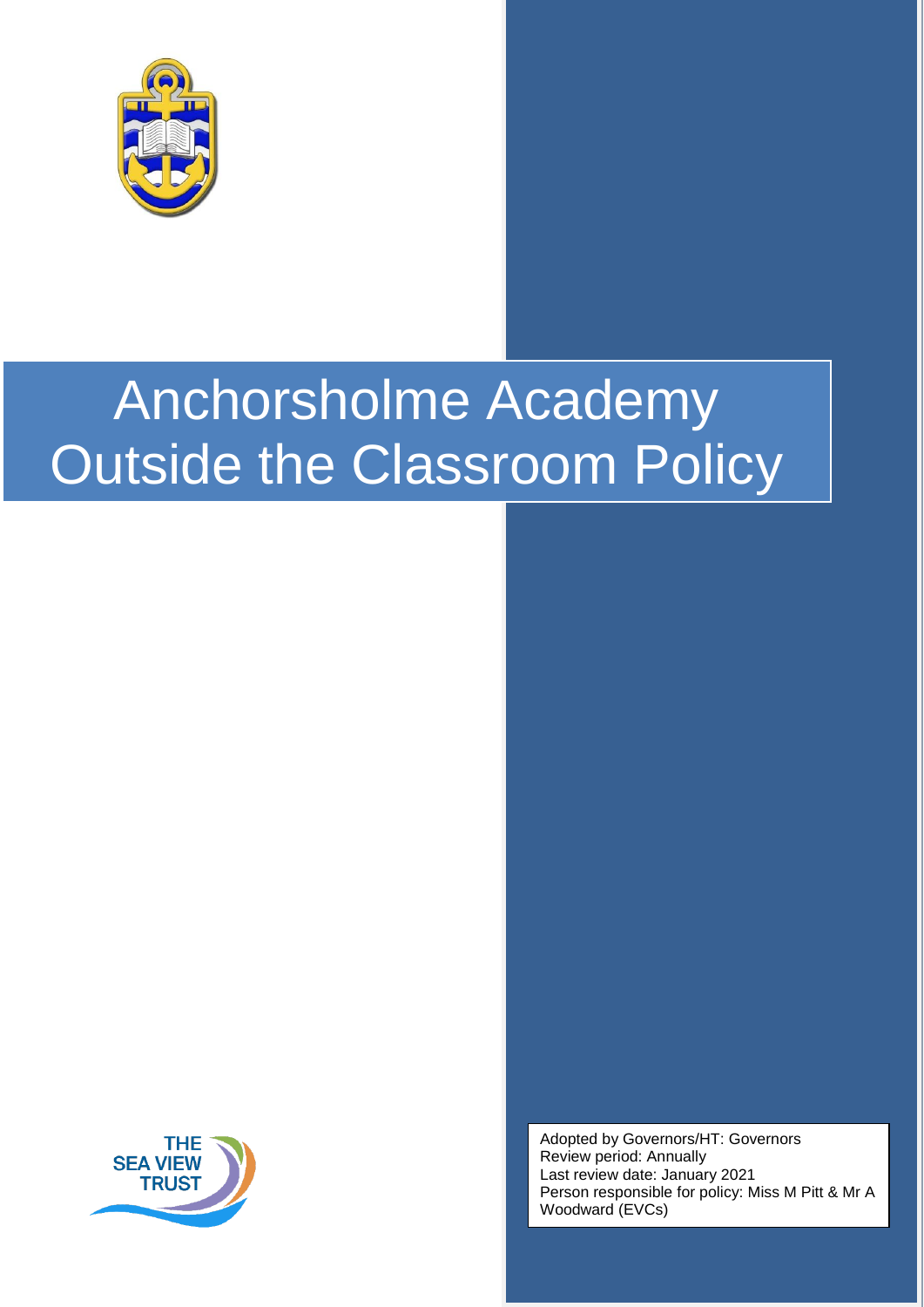# **Introduction**

The purpose of this Outside the Classroom Policy is to ensure that every trip made by Anchorsholme Academy brings together the safest possible environment for children and the greatest possible educational benefit, both in terms of the National Curriculum and also within personal and social development.

Off-site visits are activities arranged by or on behalf of Anchorsholme Academy, which involve students being away from the school site(s), whilst in the care of Anchorsholme Academy. This type of curriculum enrichment varies in duration from less than half a day to substantial residential trips, both in the UK and abroad. The following give an indication of the wide range typical of the school's off-site provision: university conferences and lectures; concerts; visits to art galleries, theatres, manufacturing and service industries, farms and historical sites; sporting events; urban and rural field studies; adventure and outdoor pursuits; art and dance workshops; regional and national competitions.

All off-site activities must serve an educational purpose; enhancing and enriching pupils learning experiences. Educational visits that are well planned and executed provide children with valuable experiences which enhance their learning at school. Providing a variety of 'real life' opportunities for children enables them to achieve a fuller understanding of the world around them.

This policy has been created to establish a clear and coherent structure for the planning and evaluation of our off-site visits, and to ensure that any risks to the health and safety of pupils are managed and kept to a minimum at all times. Within these limits, Anchorsholme Academy will seek to make all visits available to all pupils, and wherever possible to make them accessible to those with disabilities.

All staff leading a trip away from the school site must make the safety and welfare of the pupils the priority.

This policy must be used in conjunction with the National Guidance (NG) published by the Outdoor Education Advisers' Panel (OEAP) found at http://oeapng.info. The site provides detailed guidance about many aspects of outdoor learning, off-site visits and Learning Outside the Classroom, and includes essential reading for all key staff roles. Anchorsholme Academy employees must follow that guidance as well as the requirements of this policy. Should there be any conflicting areas, please consult with the Educational Visits Coordinator or the Headteacher.

# **If you have any further questions regarding the content of this policy, please contact the Educational Visits Coordinator (EVC) or the Headteacher.**

# **Aims**

Through 'Learning Outside the Classroom', Anchorsholme Academy aims to:

- Enhance curricular and recreational opportunities for children.
- Develop the child's knowledge, skills and understanding of the wider world outside school and home.
- Highlight links between various areas of the curriculum and put into practice skills learnt in the classroom.
- Promote independence of children as learners and enable them to develop in new learning environments.
- Develop children's confidence in unfamiliar situations.
- Expand children's ability to work with a group, to follow instructions and to complete tasks in co-operation with others.
- Ensure that children learn the importance of considering the feelings and needs of others.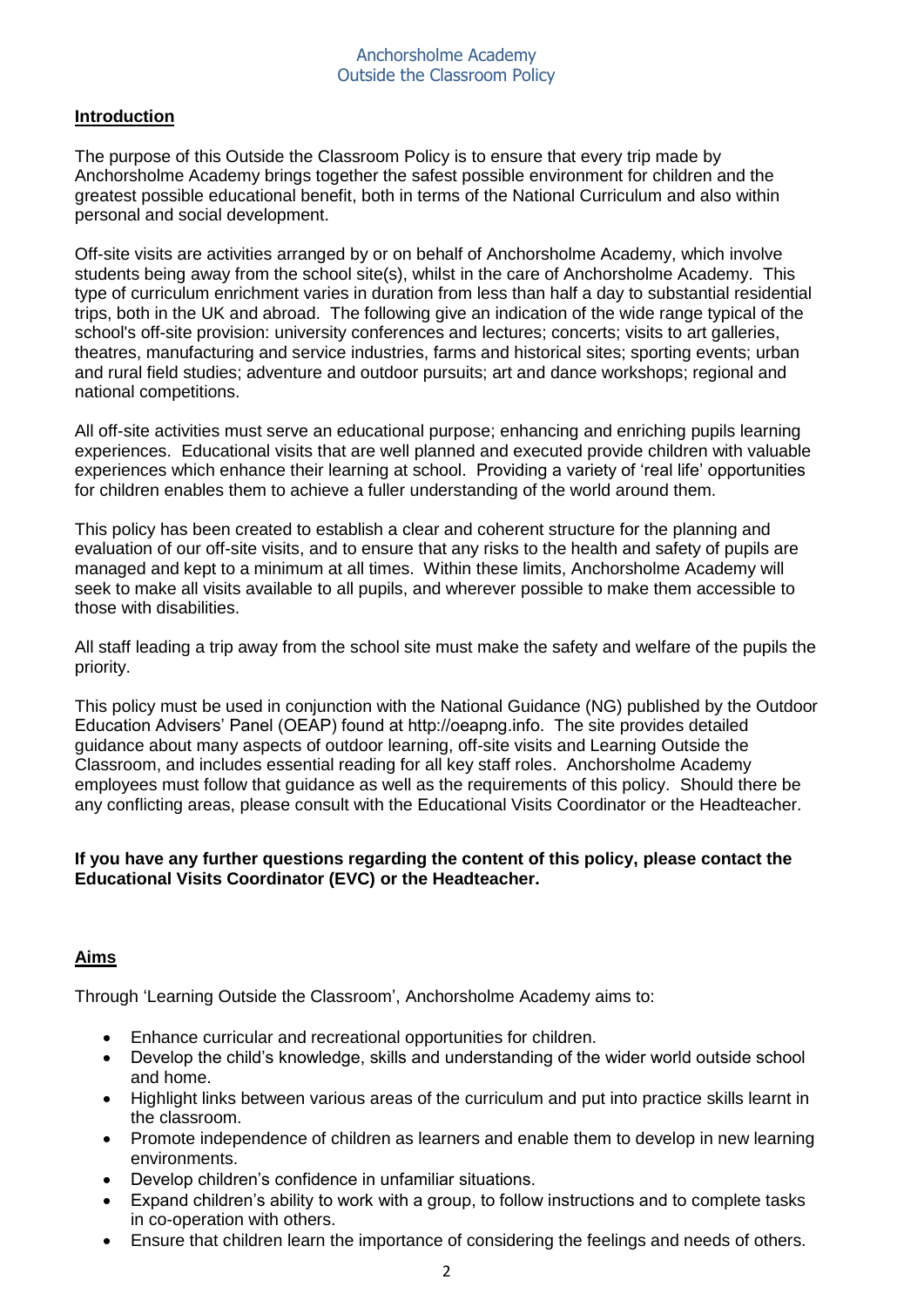# **Roles and Responsibilities**

# **Headteacher**

The Headteacher must manage and maintain the Outside the Classroom Policy on behalf of the Governing Body. This policy requires all educational visits have a clear and appropriate purpose and that they are properly organised. It must also specify those categories of visit which may need to be reported at the planning stage to the LA.

The Headteacher will ensure that:

- Arrangements are in place for the educational objectives of a visit to be achieved and are inclusive.
- All necessary actions have been completed before a visit begins.
- They have selected a suitable visit leader.
- The visit leader has experience in supervising and controlling the age groups going on the visit and will organise the group effectively if there is a problem.
- The visit leader has relevant skills, qualifications and experience of acting as an instructor and knows the location of the visit.
- All accreditation or verification of providers has been met;
- The risk assessment is complete and that it is safe to make the visit.
- All other adults (parents/ volunteers/ placement students etc.) on the visit are appropriate people to supervise the children and have appropriate clearance (DBS).
- They are aware of and have considered the implications for non-returnable deposits.
- There is adequate and relevant insurance cover.
- The governing body is made aware of visits.
- Visits are evaluated to inform the operation of future visits;
- The school has an emergency procedure in case of a major incident, which has been shared with all staff.

# **Educational Visits Coordinator**

The Educational Visits Coordinator should be trained in accordance with the employer requirements, experienced in the management of groups involved in Outdoor Learning and Learning Outside the Classroom, be a member of staff with the status to effect and change and be the focus of good practice.

The Educational Visits Coordinator will ensure that:

- Educational visits meet the employers and schools requirements.
- They challenge and question the value and purpose of the visit and provide guidance to staff.
- Arrangements have been made for all the medical needs and special education needs of all children attending a trip.
- They have a contact name, address and phone number of the venue where the trip is taking place.
- They have all the names of the adults and children in the travelling group.
- They have all the contact details of parents and the staff's/volunteers next of kin.
- They assess the competence of prospective leaders and staff.
- Risk assessments meet the requirements.
- They support the Headteacher and governor's approval and other decisions.
- Keep a record of visits, accidents or incident reports.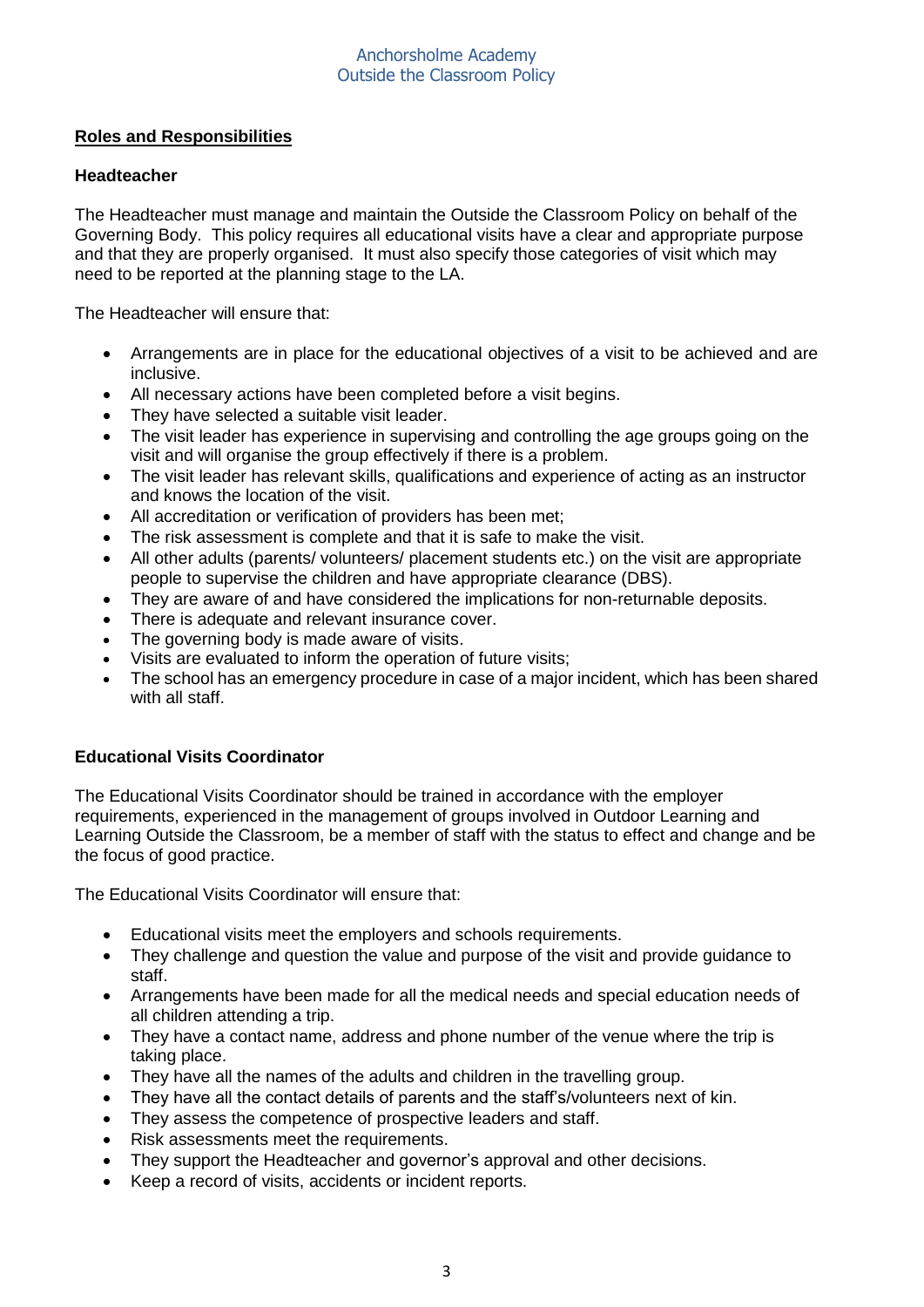# **Teaching Staff**

The teaching staff are responsible for the preliminary planning of trips and any plans must be discussed with the Headteacher at an early stage. The EVC checks the planning, giving guidance and support where needed. The Headteacher has overall responsibility for safety of pupils and staff, therefore giving overall approval for every visit.

Teaching staff should ensure that EVC forms are submitted 4 to 6 weeks in advance.

# **Visit Leader**

The visit leader is a teacher who has overall responsibility for supervision and conduct of the visit. This includes direct responsibility for the pupil's health, safety and welfare and must be approved by the Headteacher.

The visit leader will be able to:

- Carry out the visit.
- Demonstrate they are suitably competent and knowledgeable about the school and LA's policies and procedures.
- Plan and prepare for the visit and assess the risks.
- Complete the risk assessment process.
- Undertake and complete the planning and preparation of the visit, including the briefing of group member and parents.
- Apply for approval of the visit.
- Control and lead pupils of the relevant age.
- Ensure that all consent slips have been collected and checked.
- Liaise with the admin staff to ensure that all income has been collected, where appropriate.
- Ensure that children understand the rules and responsibilities of the visit.
- Define the roles and responsibilities of other staff and pupils and ensure effective supervision of what they do.
- Consider stopping the visit or the [activity if they think the risk to the health and s](http://www.blackpoolvisits.org/)afety of the pupils in their charge is unacceptable.
- Evaluate the visit to inform the operation of future visits.

## **Teachers and Other Adults Involved in a Visit:**

Teachers on a school led visit will act in the course of their normal employment during their normal hours. They will be acting under an agreement with the Headteacher if some of their time on the visit fall outside normal hours.

Non-teaching staff and other adults (i.e. volunteers and placement students) should generally not have sole charge of children, except where risks to health and safety are minimal. All adults attending a trip must have an up to date enhanced DBS check.

Teachers and other adults on the visit will ensure that they:

- Do their best to ensure health and safety of everyone in the group.
- Care for each individual pupil as any reasonable parent would.
- Follow instructions of the leader and help with control and discipline.
- Consider stopping the visit or the activity if they think the risk to the health and safety of the pupils in their charge is unacceptable.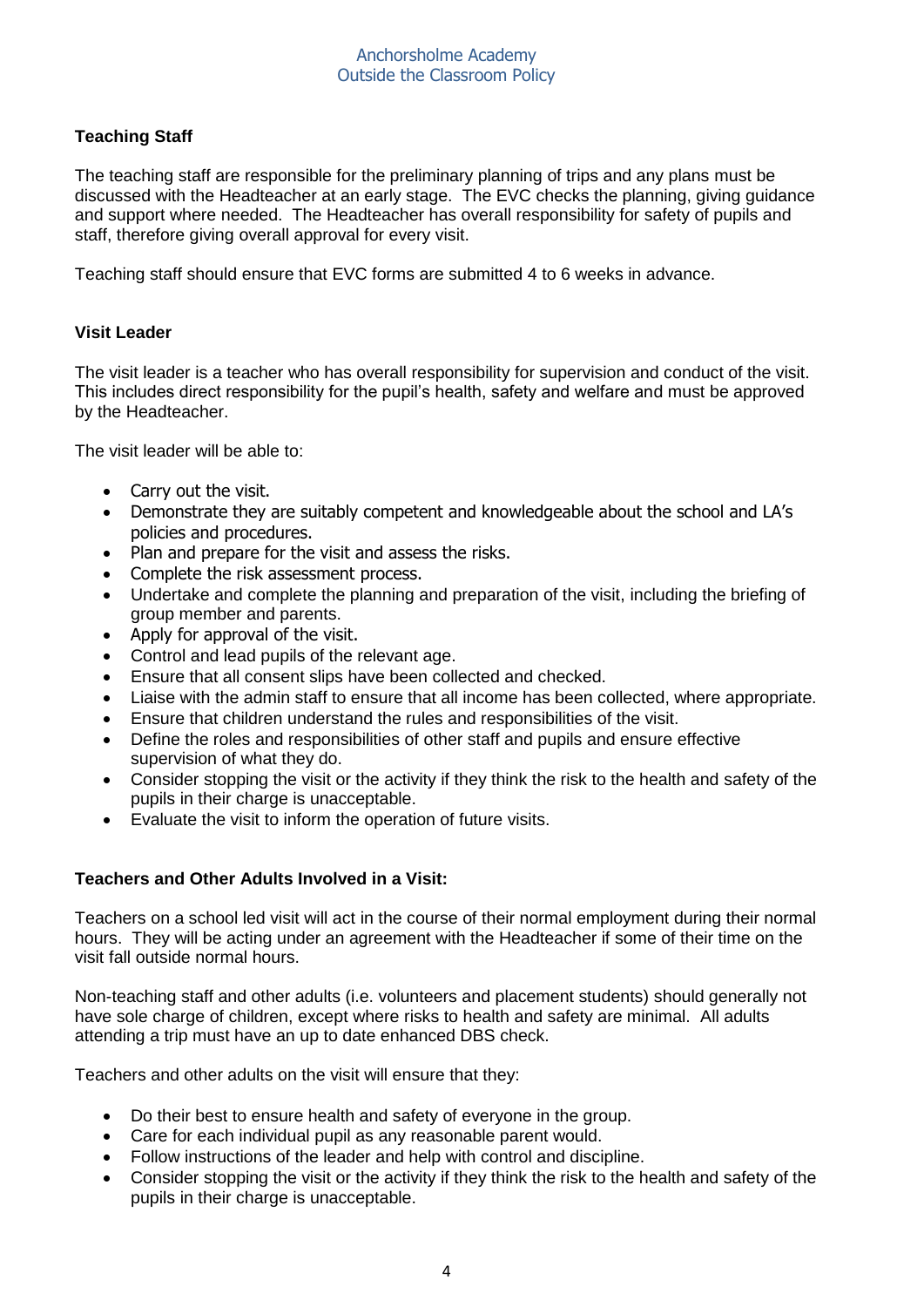# **Pupils**

Any pupil whose behaviour may be considered to be a danger to themselves or to the group may be stopped from going on the visit. This decision will be made at the discretion of the Headteacher and is not negotiable. The curricular aims of the visit for these pupils should be fulfilled in other ways.

The visit leader/teacher should make it clear to pupils that they must:

- Follow the school code of behaviour.
- Behave sensibly and responsibly.
- Follow instructions of the leader and other adults.
- Look out for anything that might hurt or threaten anyone in the group and tell the visit leader/teacher about it.
- Not take any unnecessary risks.

## **Inclusion**

Educational visits should fulfil the needs of all children; therefore the Headteacher will not exclude pupils with special educational or medical needs from school visits. Every effort should be made to accommodate these children, whilst maintaining the safety of everyone on the visit.

Special attention should be given to appropriate supervision ratios and additional safety measures may need to be addressed at the planning stage.

## **Participation**

Children should be assessed to ensure that they are capable of undertaking the proposed activity.

During the visit children should not be made to do an activity they fear.

Pupils whose behaviour is such that the visit leader is concerned for their, or others safety, should be withdrawn from the activity. On a residential visit, the visit leader and Headteacher should consider whether such pupils will return home early.

## **Communication**

It is important that the group is in contact with the school, although this may not always be possible due to activities in areas where there is no mobile phone coverage.

Visit leaders should be in contact with the school office if they are not going to be back at school by their expected time. The office will update parents via Parentapps as appropriate. If no contact has been made 20 minutes after the due time, the office will call the Visit leader. If they are unable to make contact, then the Headteacher should be contacted immediately.

All teaching staff must have their personal mobile phones on them during a school trip. The office must have up to date mobile contact numbers of all teaching staff.

## **Procedural Requirements**

All local, low risk offsite visits taking place wholly within the school day can be covered by blanket consent and do not need to be entered on to EVOLVE.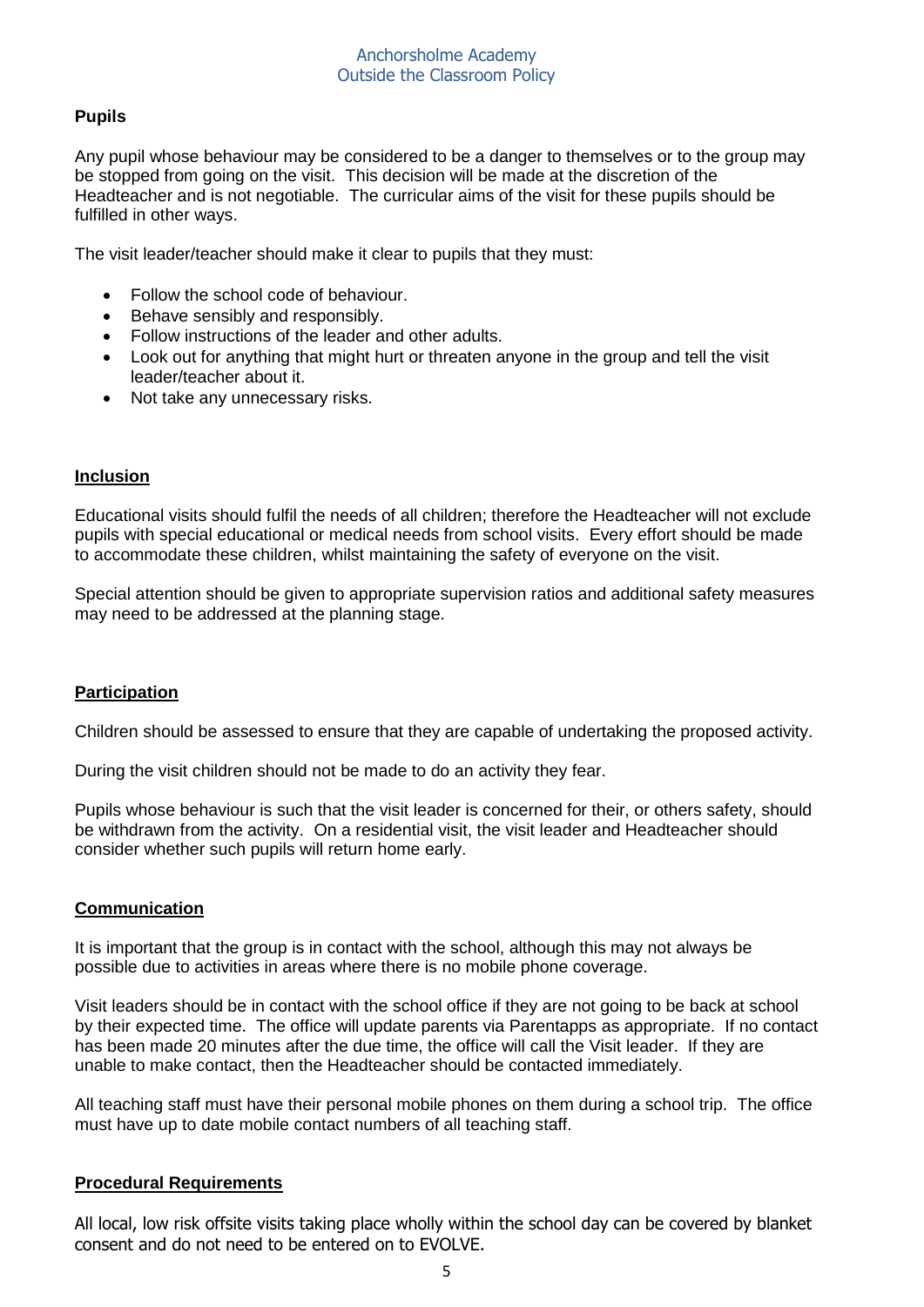Approval for all other visits is sought using EVOLVE and requests must be submitted by the Visit Leader to the EVC for approval within the following timescales:

- Overseas visits a minimum of 7 weeks before a visit is due to take place.
- Residential visits and/or adventurous activities a minimum of 6 weeks before a visit is due to take place.
- Other visits a minimum of 4-6 weeks before a visit is due to take place.

If it appears these time frames are unlikely to be met for a particular visit, the visit leader must speak to the EVC at the earliest opportunity.

For all types of visit, due regard must be given by all involved in planning a visit to:

- Risk Management
- Parental Consent
- Information about participants' medical conditions, special needs and conduct
- Emergencies
- Monitoring
- Evaluation

Further guidance can be found in OEAP NG documents 3.1a – 3.1b

# **Cancellation of Trips**

Trips and visits will be cancelled at short notice if:

- National Threat level is declared as 'Critical'.
- Weather warnings, which may increase the risks to children or adults, are issued for the area being visited or the areas being travelled through.
- DEFRA introduce exclusion zones for the location being visited.
- Staff feel that, due to circumstances beyond their control, that they are uncomfortable to take responsibility for the activity/visit.
- National Epidemic or Pandemic restrictions require.

## **Risk Management**

Visit Leaders must produce a risk management plan (RMP) for all visits and share it with all other adults on the visit. This may be a generic RMP, a specific RMP or a combination of the two. There is a blank RMP template located in the 'resources' area of EVOLVE, as well as examples of generic RMPs for a number of common activities.

The risk assessment process should cover the following aspects of a visit:

- Staffing requirements and ratios;
- Group characteristics;
- Activities on offer and necessary qualifications/experience;
- Transport:
- Environmental conditions;
- Distance from support mechanisms in place at the home base;
- Downtime and handovers;
- First Aid requirements:
- Emergency procedures.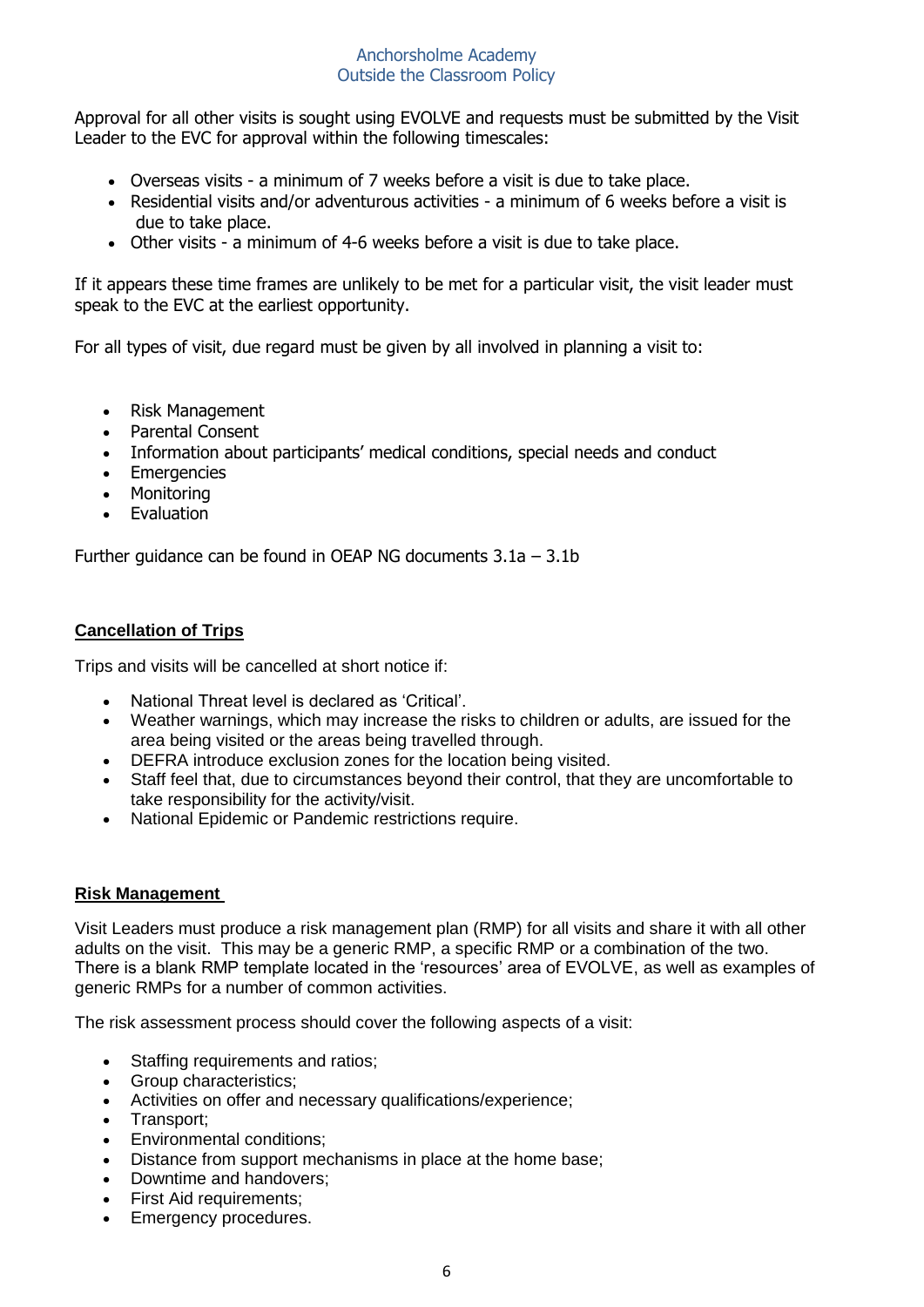It is not sufficient to use the risk assessment provided by a venue e.g. a museum. Staff will need a risk assessment to cover transport and they should also add an additional risk element to cover briefing the children appropriately on their behaviour.

Consideration must also be given to supervision as this may differ depending on the staff, activity, group, environment and distance from the school etc.

Group leaders retain responsibility for their children at all times. On residential visits the responsibility is around the clock. A deputy leader should be appointed on all visits.

When coaches are used to teach specified activities, the responsibility and pastoral care of the children remains with the visit leader. It is the visit leader that MUST ensure that all instructors are suitably qualified to lead activities they lead.

Supervisors should be made aware of pupils who may require closer supervision such as those with special needs and discipline problems. Consultation with the SENCO on this matter is essential. It is often the case that a SSA or other support staff will be required to provide adequate support for this young person.

# **First Aid**

On all visits there must be a responsible adult with a good working knowledge of first aid appropriate to the environment. On visits where First Aid is more likely to be needed, or where access by the emergency services may be delayed, a qualified First Aider must be present.

Any residential visit or adventurous activity will be accompanied by, or have access to, qualified first aid provision, minimum 2-day award. On residential visits, the visit leader must ensure that access to first aid is available at all times.

Based on the nature of the particular visit, the EVC and/or visit leader will make a judgement regarding the level of first aid required.

A first aid kit appropriate to the visit must be carried, along with medical details for trip participants, and there should always be someone who is nominated to deal with first aid issues. This person is responsible for ensuring the correct first aid equipment is taken.

## **Assessing Venues and Providers**

Where possible, visit leaders should visit intended venues. In cases where this is not possible, the visit leader should research the intended venue using the internet, recommendations from other schools and any other means they have available to them.

Visit leaders should look for LOtC Quality badge and AALA Licences centres as holding one of the above is a creditable assurance of appropriate Health and Safety Management Systems.

A Visit Provider form can be found in the 'resources' section of EVOLVE to support your research into providers that do not hold the above accreditation.

New providers, or providers with no track record of visits will require a pre-inspection visit. It may be necessary to visit a centre to see if the provider can meet the needs of pupils if the trip consists of pupils who have additional needs.

## **Volunteers**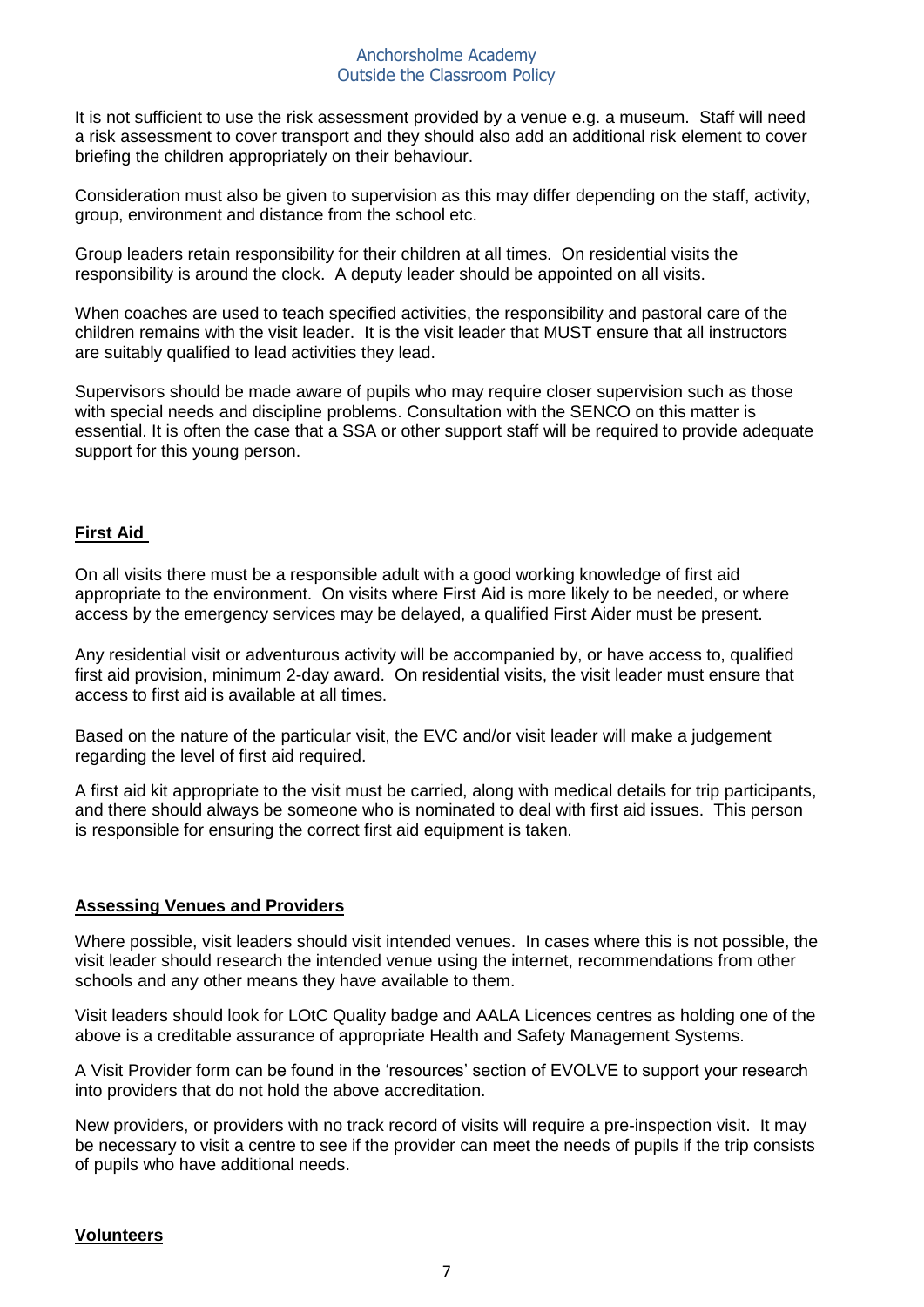All volunteers should have an enhanced DBS if there is opportunity for them to be alone with a child/group of children.

Volunteers should be clear about their role and be made aware of the conduct expected from them while on the trip.

Volunteers should be placed with a member of staff from Anchorsholme Academy.

Should volunteers be used to lead activities, they must have the correct qualifications subject to the governing body and/ or experience if a qualification is not necessary.

# **School Trips**

## **Day Visits**

'Day visits' cover those visits departing and returning on the same day which do not involve high risk, water or adventurous activities.

Planning of the visit should happen as follows:

- 1. Be clear about the purpose of any visit and ensure there are specific learning objectives.
- 2. Obtain permission for the visit from the Headteacher before approaching any other member of staff.
- 3. Check in the school diary that the date is available.
- 4. A letter should be created by the office and sent to parents with the information about the visit. The letter should include the date of the trip, times of departure and return to school, requirements for lunch, requirements for clothing/accessories and information about a charge/payment where necessary. *Consent is not needed for local, low risk trips in school time, but it is always considerate to inform the parents via at least one platform.*
- 5. Pupils should be in uniform, unless inappropriate to do so.
- 6. Careful consideration must be given to the completion of the Evolve system and risk assessments. Generic risk assessments are available on the computer, but staff should review these to take into account the time of year, specific behaviour issues etc. The Evolve form should be completed 4 weeks in advance, if possible and 2 weeks in advance as a minimum, if agreed by the EVC. *Please be aware that the EVC could return a submission with corrections to make.*
- 7. Supervision should be arranged with ratios determined following the risk assessment.
- 8. Packed lunches and the cancelation of dinners should be arranged with the catering manager at least 2 weeks in advance of the visit date.
- 9. First Aid kits are available in every classroom and a spare First Aid Kit is kept in the print room. Staff should ensure these are equipped well for all kinds of visits and these must be taken on all visits. The visit leader is responsible for ensuring First Aid Provision is adequate on the visit.
- 10. Staff must arrange a base contact to be on hand to deal with urgent messages. The contact person must be provided with a list of pupils, medical conditions and emergency contact details, as well as a final signed off Evolve form.
- 11. After the trip the evaluation form should be completed, highlighting any concerns about the venue or individual pupils. Serious concerns should be taken to the Headteacher.

## **Residential/ Evening/ Weekend/ Overseas/ Adventurous Activities**

Opportunities to stay 'away from school' overnight or for longer periods offer the opportunity for increased learning in many curriculum areas. Residential trips may take place both within the UK and abroad. All of these trips should be inclusive to all pupils, regardless of disabilities.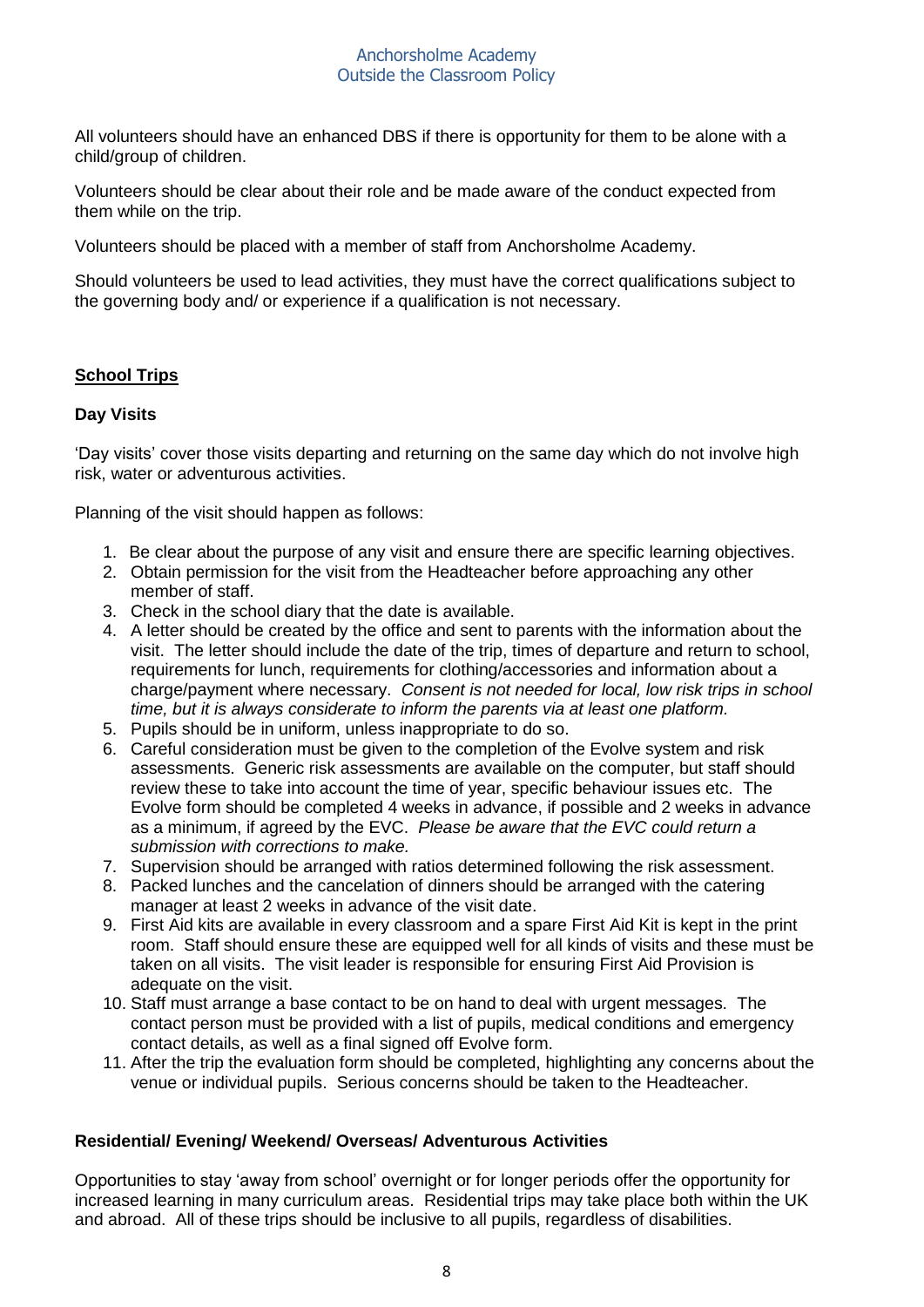- Where both boys and girls are taking part in a residential trip, there should be at least one male and one female adult accompanying the group.
- There must be separate male and female sleeping and bathroom facilities for the pupils and adults.
- Pupils must be aware of how to contact an adult during the night.
- The group members must be made aware of the fire drill for their accommodation.

These visits are more complex and, as such, require approval from the Local Authority.

- 1. Be clear about the purpose of any visit and ensure there are specific learning objectives.
- 2. Obtain permission for the visit from the Headteacher before approaching any other member of staff.
- *3.* A letter should then be created by the office and sent to parents with the information about the visit. The letter should include the date(s) of the trip, times of departure and return to school, dietary requirements, clothing/accessory requirements and information about charges and payments, where necessary. *It is essential that the EVC is consulted before any information to parents is distributed.*
- 4. After parents have requested a place for their child, a letter should be sent to parents giving further details as necessary. In addition, parents must all be informed of cancellation requirements and non-refundable deposits.
- 5. An information meeting should be arranged as appropriate.
- 6. Careful consideration must be given to the completion of the relevant paper work. An Evolve system log and risk assessment should be completed. If staff use the generic risk management plan, staff should ensure they are familiar with all the control measures that are in place adding any that are relevant risks relating specifically to their trip. *Please speak to your EVC about the risk assessment before the visit and gain any information about young people you are not familiar with from the relevant teacher.* THE RELEVANT PAPERWORK MUST BE READY AND SENT TO THE EVC FOR APPROVAL 6 WEEKS BEFORE THE VISIT DEPARTS AS THE LOCAL AUTHORITY'S PERMISSION IS REQUIRED.
- 7. Full comprehensive cover must be taken out on all overseas visits. This is usually provided by the travel company but this must be checked. The Local Authority will look to see the insurance is appropriate before visits are approved. The school has its own school insurance policy that must be consulted before travel to ensure that the cover is appropriate.
- 8. On all high risk activities i.e. climbing evidence must be seen for the instructor's qualifications.
- 9. During extended visits a member of the accompanying staff MUST be qualified in first aid.
- 10. A copy of ALL paperwork must be given to the EVC and contact person.
- 11. Two base contacts must be allocated for this type of visit. The contact person must be provided with a list of pupils, medical conditions, GP surgery information and emergency contact details (including name of Next of Kin, address and contact details) and must agree to be contactable via telephone throughout the duration of the trip. THE CONTACT PERSON'S TELEPHONE NUMBER NEEDS TO BE GIVEN TO ALL PARENTS OF THE CHILDREN ON THE VISIT. Parents must be informed that they can telephone the contact person only in the event of an emergency, or to check on arrival times.
- 12. In case of accident or illness, the contact person must be informed. The contact person will then inform the Headteacher.
- 13. In the event of a child being hospitalised, the visit leader should contact the base contact who will ensure that parents are made aware of the situation at the earliest opportunity and make them aware of arrival times.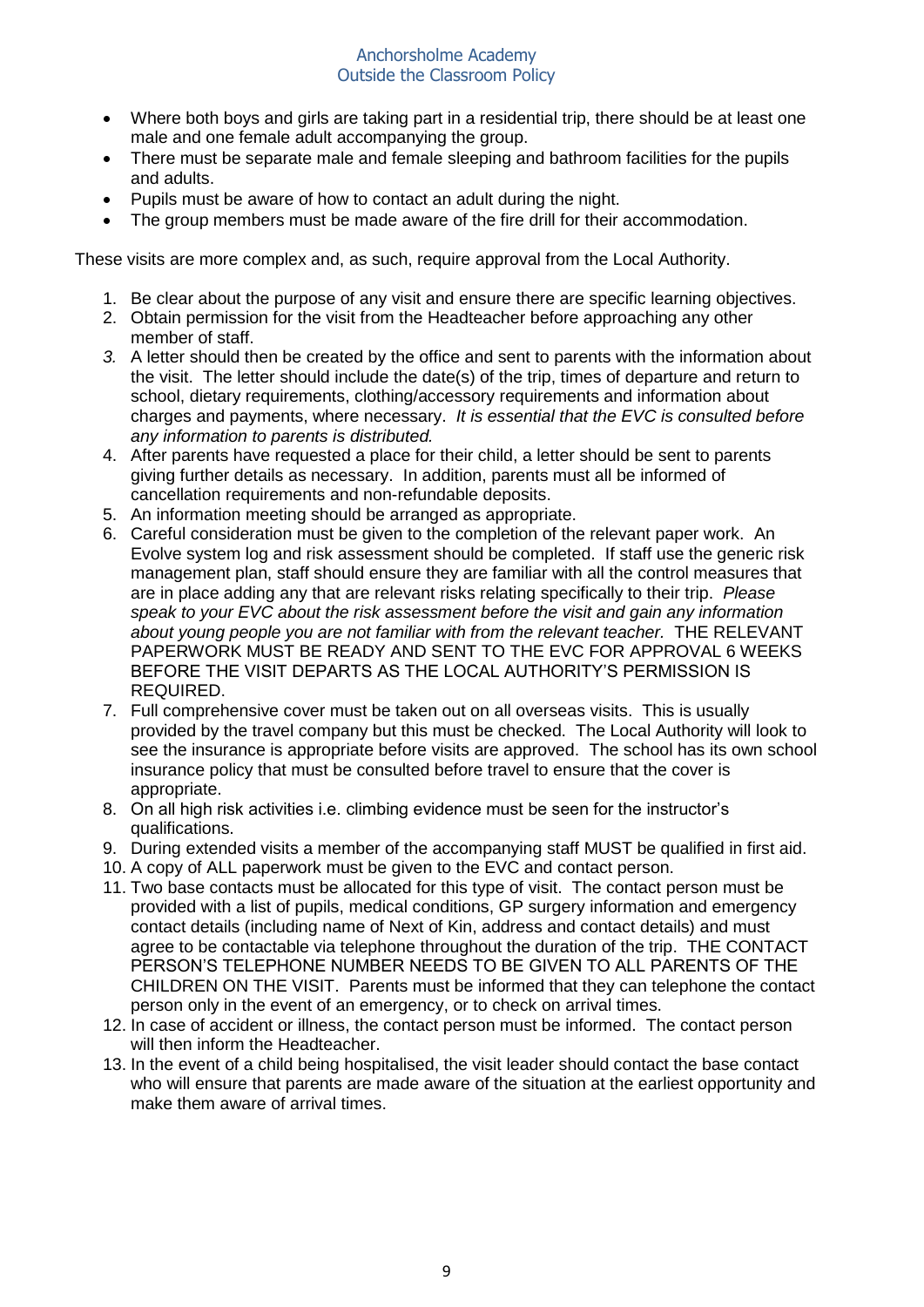# **Emergency Procedures**

In the event of an incident overwhelming your team's coping mechanisms, use the following to guide your actions:

- REMAIN CALM assess the situation.
- Safeguard yourself and then any other uninjured members of the group.
- Make sure all other members of the party are:
	- 1. Accounted for;
	- 2. Safe;
	- 3. Adequately supervised ;
	- 4. Briefed to ensure that they understand what to do to remain safe.
- Delegate deputy visit leaders if possible so you can keep an overview of events and to allow 'concurrent' activity.
- Call emergency services as appropriate.
- Carry out first aid to the best of your abilities. Remember the aims of first aid are to:
	- 1. Preserve life;
	- 2. Prevent the condition worsening;
	- 3. Promote recovery.

In the event of an accident, the visit leader retains the legal duty of care and should take charge of any incident until relieved by police, doctor, and ambulance crew or rescue team.

The base contact(s) should be informed of the incident as soon as possible once the safety of the group has been established and any casualties dealt with. To ensure that as much information as possible is passed to the base contact, and to assist with the recording of the incident, the Visit Leader Action Card should be completed at the earliest possible opportunity, preferably before contacting the base contact who will hold a corresponding Action Card. All parties involved should record their actions on a log sheet.

Details of the incident should be passed on to the Headteacher who will inform the governors and Director of Children's Services. I f assistance is required from the Local Authority out of school hours, this can be arranged by phoning the Council's 24 hour emergency helpline on 01253 477600.

In the event of a medical emergency situation on an educational visit, the following procedure should be applied. The visit leader should have made all members of staff aware of their roles in this case.

**Visit Leader makes Initial**

# **Assessment of situation.**

#### **Child in need of immediate emergency medical attention.**

**Child in need of nonemergency medical attention, from a health care professional.**

**Child in need of nonemergency medical attention (First Aid).**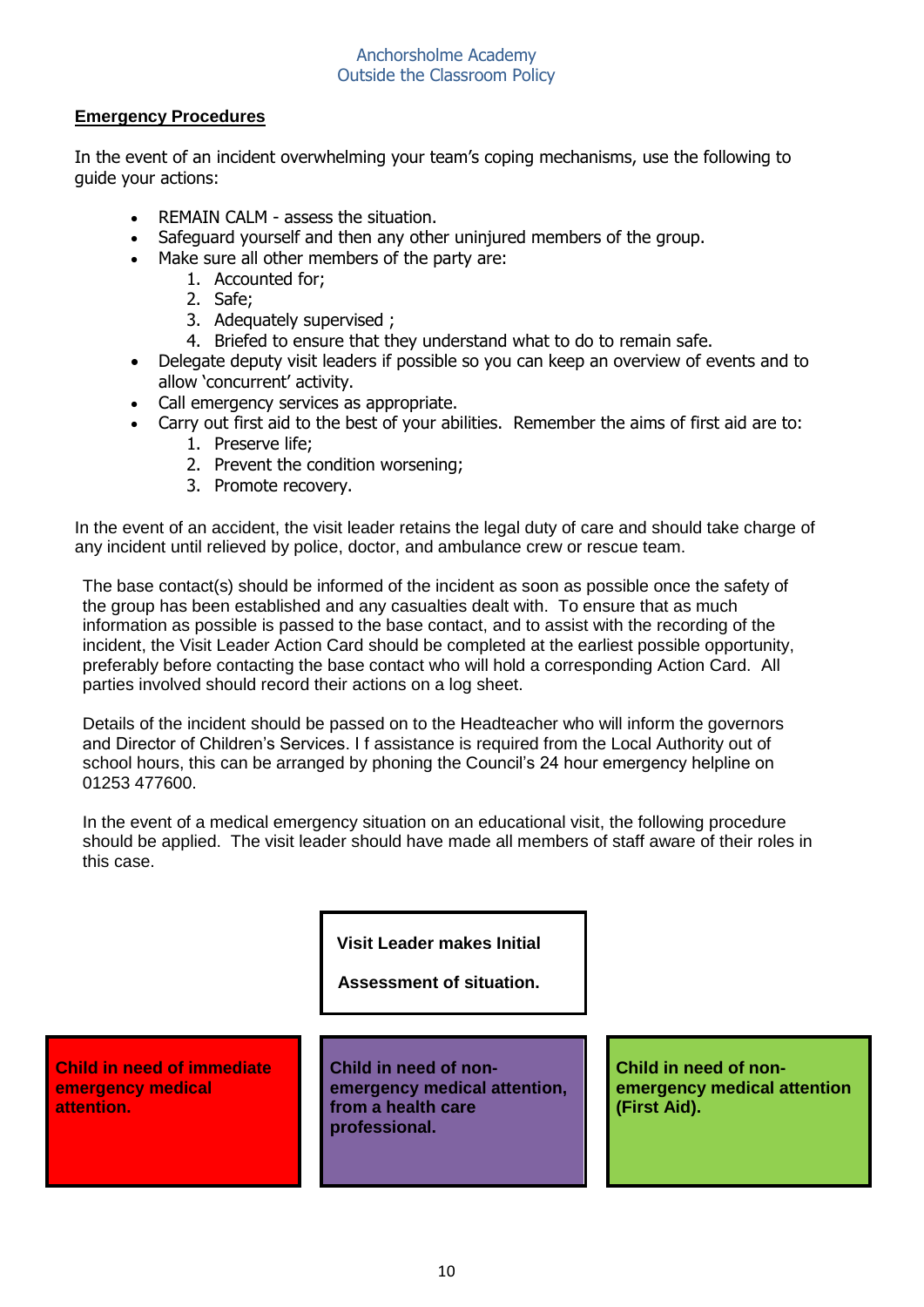# **Red Procedure**

# **Red procedure is used when the participant is in need of immediate emergency medical attention.**

- 1. Phone emergency services using mobile phone or nearest available phone.
- 2. As soon as possible the school emergency contact should be informed of what has happened and they will advise you, before they contact the parent(s) via the emergency contact.
- 3. A member of staff MUST go with the emergency services to hospital and remained with the injured party until the parents arrive.
- 4. As soon as possible after the incident, a full report must be made and the incident will be evaluated to ensure safety measures and risk assessments were appropriate.

# **Amber Procedure**

## **Amber procedure is used when a participant is in need of non-emergency medical attention.**

- 1. Deputy visit leader should ensure that the rest of the participants are safe and cared for.
- 2. Visit leader should assess the severity of the complaint and decide on a course of action.
- 3. Visit leader should check the medical information given to ensure medication etc. is accessible.
- 4. If first aid attention is required this should be done by the person with responsibility for this area on the visit.
- 5. The school contact should then be contacted should any participant need treatment from a doctor of any other health care professional.
- 6. The school contact will advise you and then contact the parent(s) via the emergency contact and medical information given to them by the visit leader.
- 7. Should hospital treatment be required, a member of staff MUST go with the emergency services to hospital and remain with the injured/ill party until the parent(s) arrive.
- 8. If the participant is to be taken to hospital via a car, the driver must ensure that they have the appropriate insurance cover.
- 9. A full report must be made and the incident will be evaluated to ensure safety.

# **Green Procedure**

## **The green procedure is used when participants have minor injuries or complaints that do not need medical attention.**

- 1. The visit leader should access the severity of the complaint and decide on a course of action.
- 2. If no medical attention is needed the person with responsibility for first aid may treat the injury as they see fit.
- 3. The incident should be reported on return to school via an evaluation form.
- 4. A letter outlining that the participant has received first aid treatment should be given to parents.
	- 5. In incidents that involve head injuries, contact with parents should be made before they are released back into their care.

*'Accident/Incident or Near-Miss Forms' are requestable from and returnable to the school office.*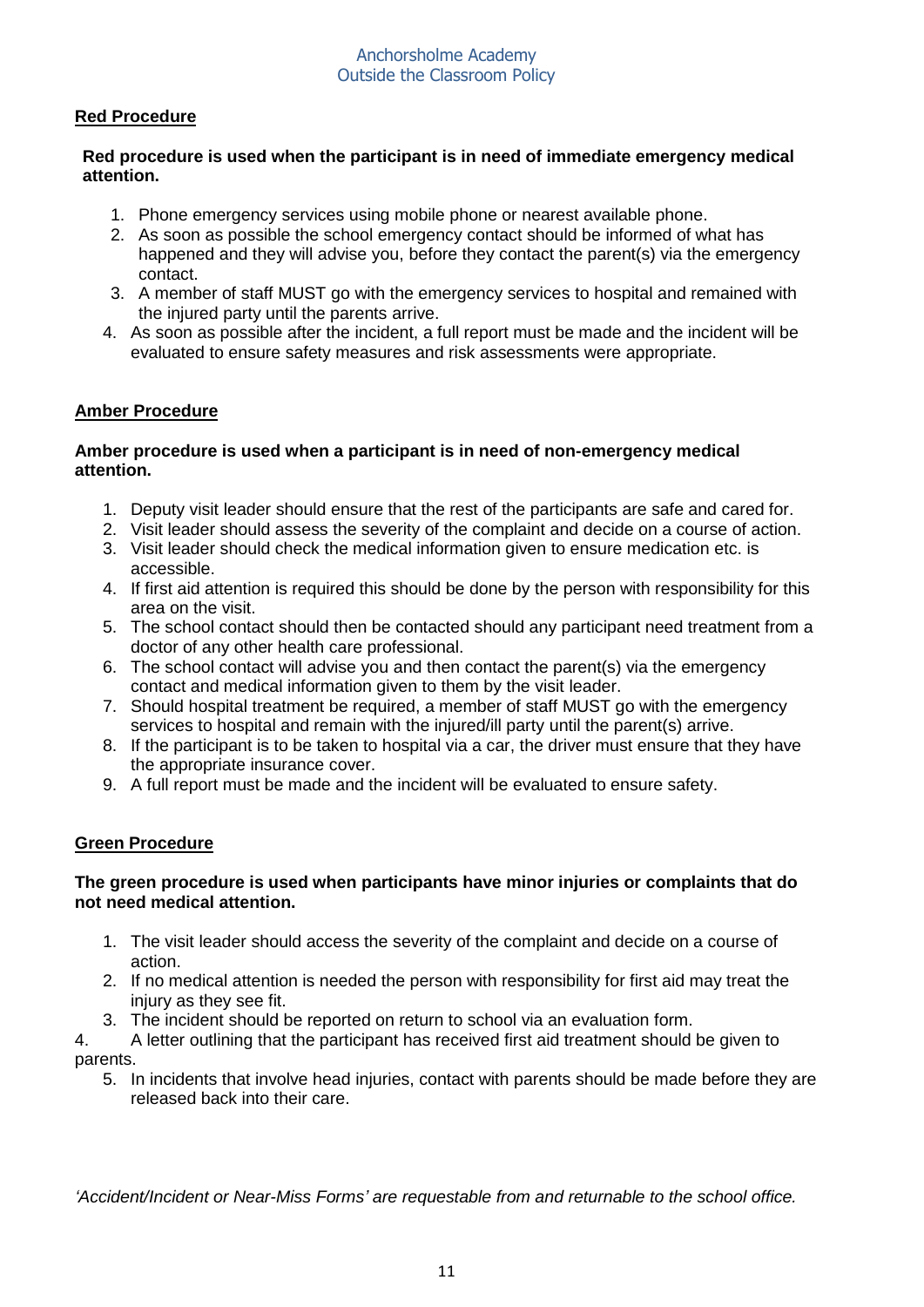# **Appendix 1 Base Contact Action Card for Accident/Serious Incident Whilst on an Offsite Visit**

As Base Contact, if an incident has occurred whilst a visit is in progress you should receive notification from the visit leader or deputy visit leader. A list of questions to gather essential information from the visit leader is below.

Remember your visit Leader will be under a degree of pressure so they may not initially have all the information to hand and they will also want to manage the welfare of the group they are looking after. However, this information is important to determine the level of response required.

# **ENSURE YOU KEEP A LOG OF ALL ACTIONS & DECISIONS TAKEN.**

Once you have gathered all the information below as best as you can, follow the notification procedures and inform those identified.

**What is the nature of the incident** – have as much detail as possible.

- nature of incident
- where did the incident occur?
- when did the incident occur?
- what is the likely duration?

**Have the emergency services been notified and are all casualties being dealt with?**

**Is everyone accounted for?**

**What is your current location?** Grid Reference (if appropriate):

**What is the phone number you are calling from?**

**Is a landline available nearby?**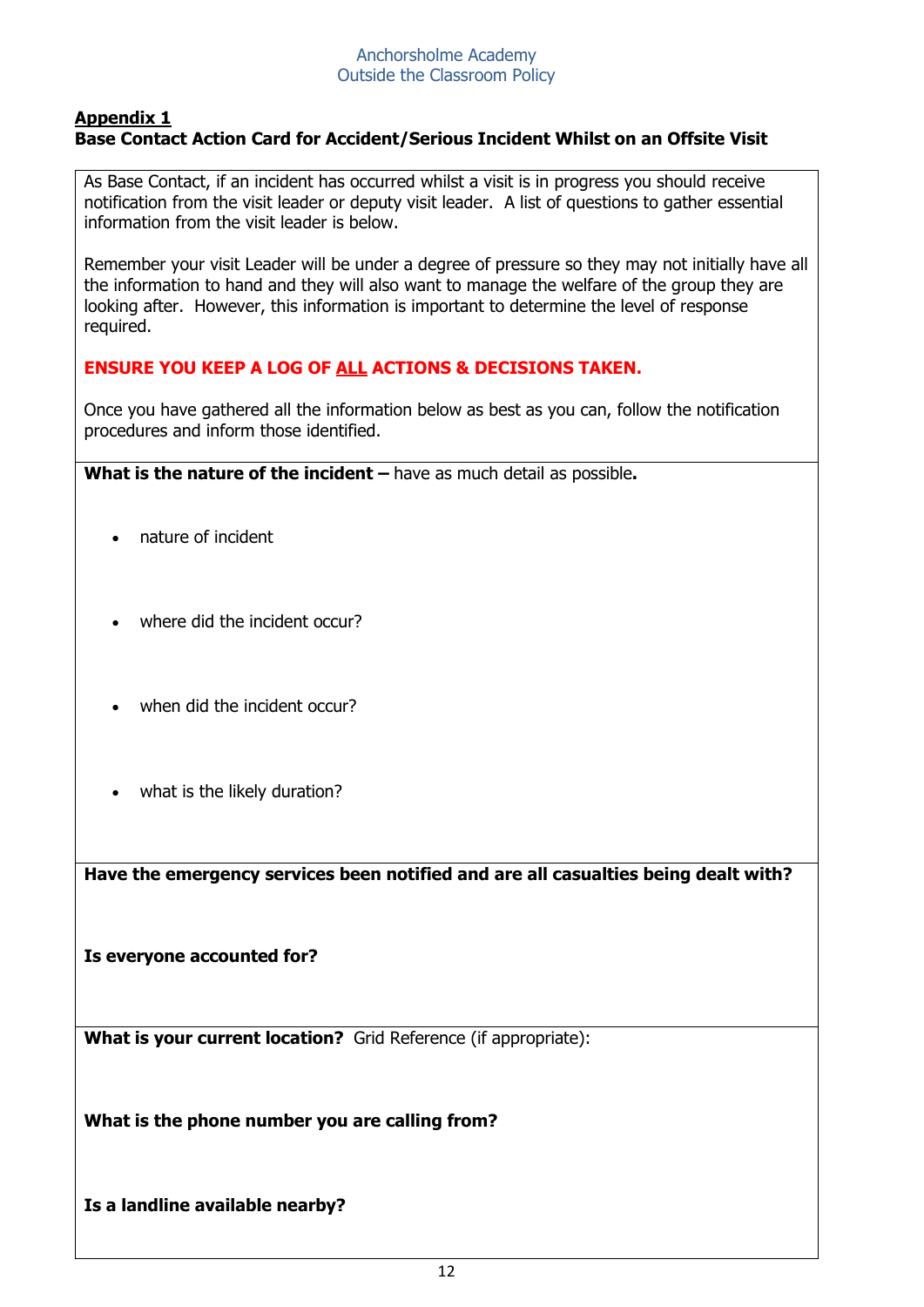# **Have the police been informed?**

**What are the contact details of the police officer in charge?**

# **What is the incident number?**

# **Confirmed Fatalities**:

How many:

Details (names of individuals):

## **Persons Injured:**

Number of injured:

Details (names of individuals and nature of injuries):

**Witnesses** (provide details):

**Are the media at your location?**

**What assistance/support do you require?**

**Any other information that's likely to be of assistance?**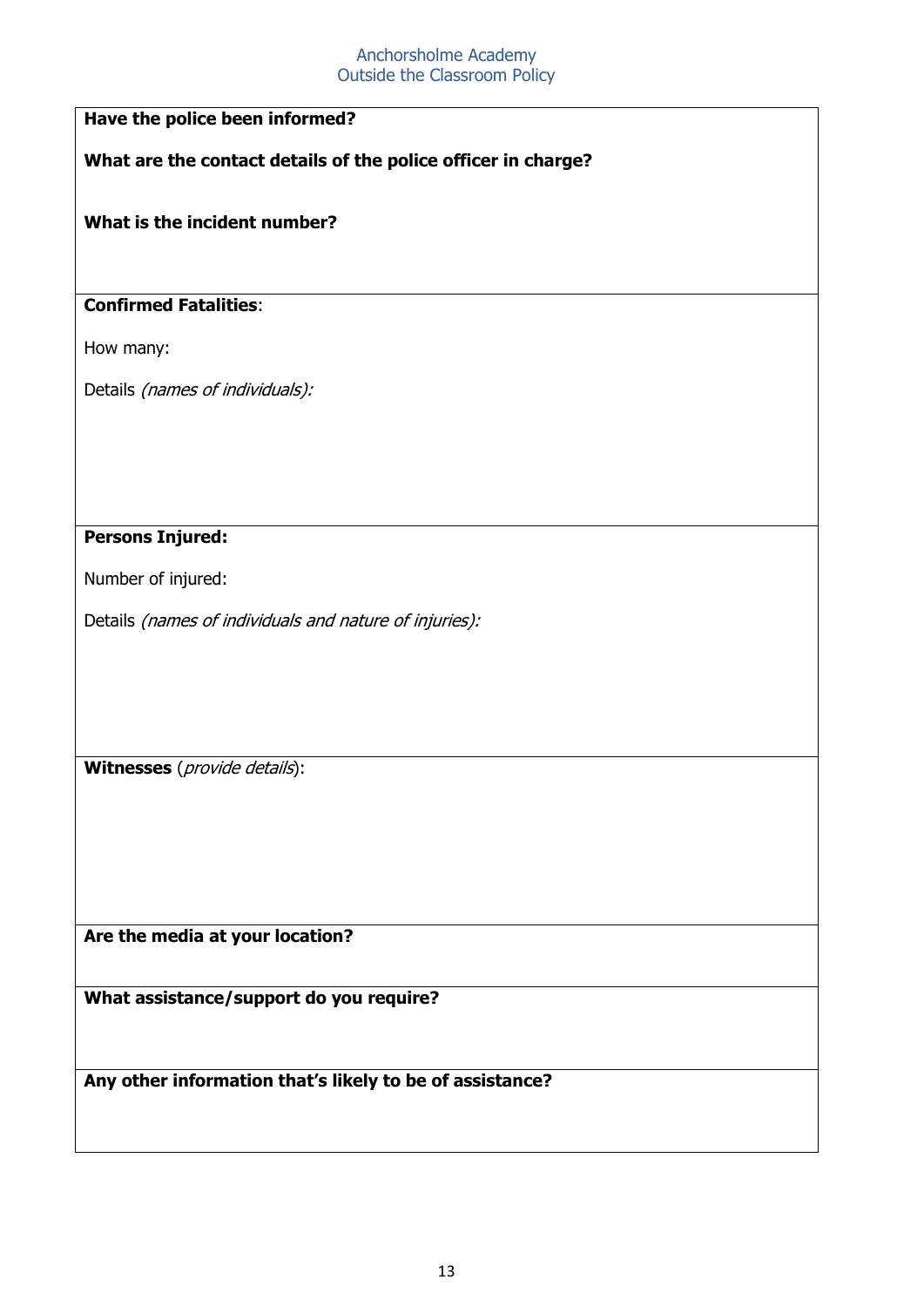# **Appendix 2**

# **Group Leader Action Card for Accident/Serious Incident Whilst on an Offsite Visit.**

As Group Leader, once you are out of any danger, handed over to the emergency services and in a safe environment your primary role is to liaise with the Base Contact having gathered as much information as you can about the incident that has occurred.

# **ENSURE YOU KEEP A LOG OF ALL ACTIONS & DECISIONS TAKEN**

**Inform your Base Contact that an incident has occurred and have the following information available:**

**What is the nature of the incident** – have as much detail as possible.

- nature of incident
- where did the incident occur?
- when did the incident occur?
- what is the likely duration?

**Have the emergency services been notified and are all casualties being dealt with?**

**Is everyone accounted for?**

**What is your current location?** Grid Reference (if appropriate):

**What is the phone number you are calling from?**

**Is a landline available nearby?**

**Have the police been informed? If so, what is the incident number?**

**What are the contact details of the police officer in charge?**